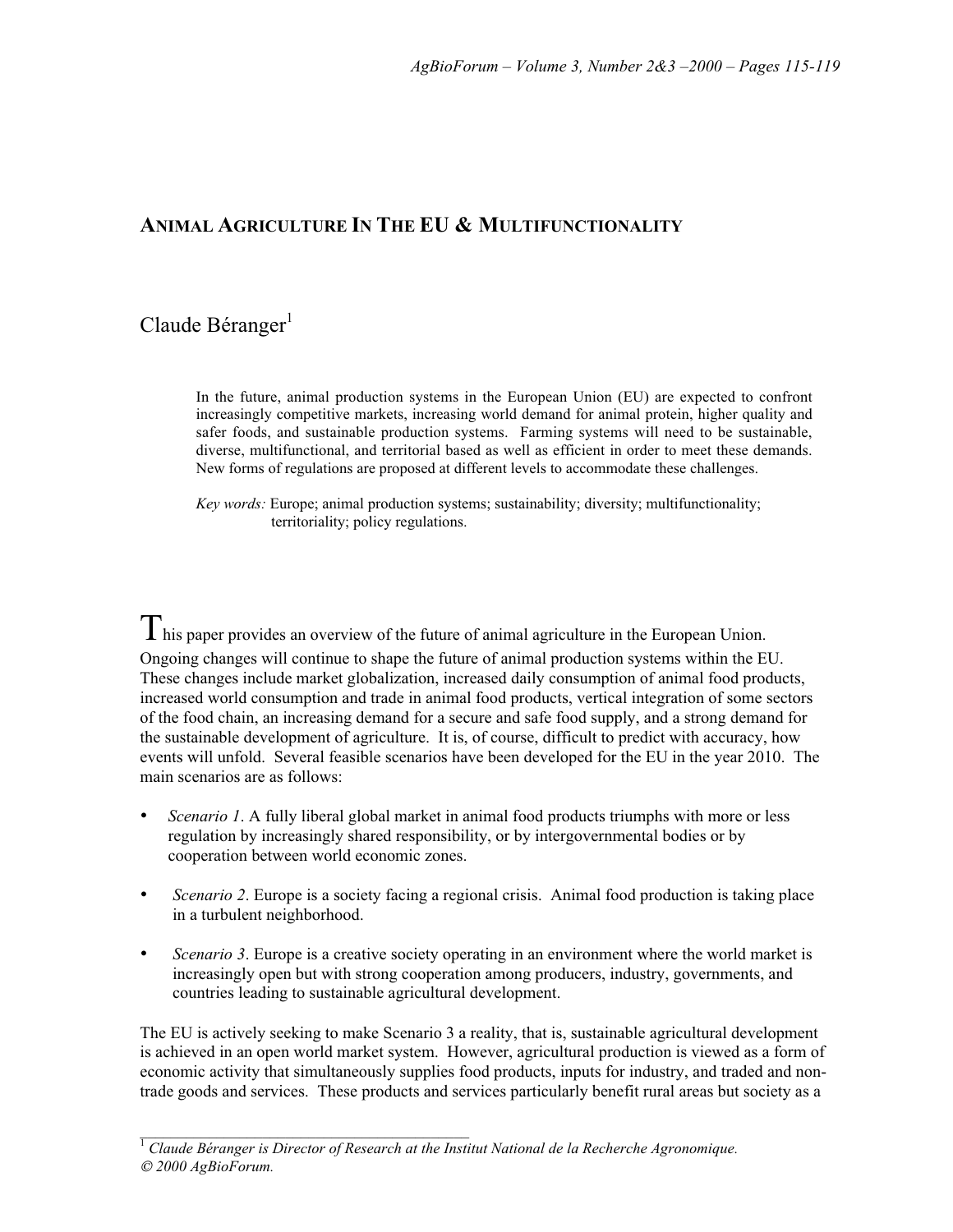whole. This concept of multifunctionality is becoming the foundation for a European model of agriculture as a whole.

## **Changing European Demand For Animal Products And Services**

The first objective of Europe is to maintain a plentiful supply of animal products and services. Since the 1970's the Western world has been self-sufficient in food production, becoming an exporter of meat, dairy, pork, poultry, and eggs. Europeans want to maintain the security of their food supply and are aggressively pursuing this goal. Europeans also want to ensure a safe food supply while maintaining the rural way of life. In the past, Europe has pursued lower production costs and, as a result, lower food prices. This objective has been largely achieved over the last forty years, with the share of household expenditure devoted to food purchases dropping to 16 percent, instead of 25 percent fifty years ago. This is a result of agricultural productivity increases driven by technology advances. However, given existing social, environmental, and safety concerns there appears to be a less pressing need for this constant drive toward lower prices. Instead, one can observe increasingly differentiated markets, based on the type of food product sold and the mode of production.

Europe is also trying to improve the overall quality of its food products. Within this context, food safety is an issue of great importance. After a series of food contamination scandals, in particular the BSE (bovine spongiform encephalopathy) crisis, the Europeans are taking a cautious approach. The problem of food safety is being addressed by source traceability. European food products will be increasingly traced from all around the world; therefore, any problems that arise will be immediately stopped at the point of origin.

The organoleptic quality of food also remains highly important to Europeans. Instead of industrial food processes leading to standardization, producers are predominately concentrating on the production of organoleptic food qualities, taking account of the fermentation of microbial flora, which are natural sources of flavor in food products and one of the means of typicity. Concerns about animal welfare within the context of production agriculture are also translating into specific product characteristics. The EU is working on some common regulations on the basis of animal welfare considerations.

#### Increasing Product Diversification and Quality Signals

The refocusing of EU agriculture suggests increasing diversification of food production. This diversity is a reflection in the intrinsic nature of the food products themselves, in the agricultural practices, in the flavor, tastes, conformity, and texture of foods corresponding to the life circumstances of the people making food choices. In order for food qualities to reflect consumer demands, these qualities will increasingly need to be defined and described to provide the public with clear signals.

Product origin will be important. Foods originate from the natural environment as well as from the production methods by which they are grown. Quality signals are being linked to both such factors giving products typicity. Hence, a food's origin is increasingly determined, not only by its trademark or brand name, but also by the ways it was produced and its physical origin -- the native soil on which it was grown, as the French call it "terroir." Some food products are therefore characterized by origin label and protected by legal instruments.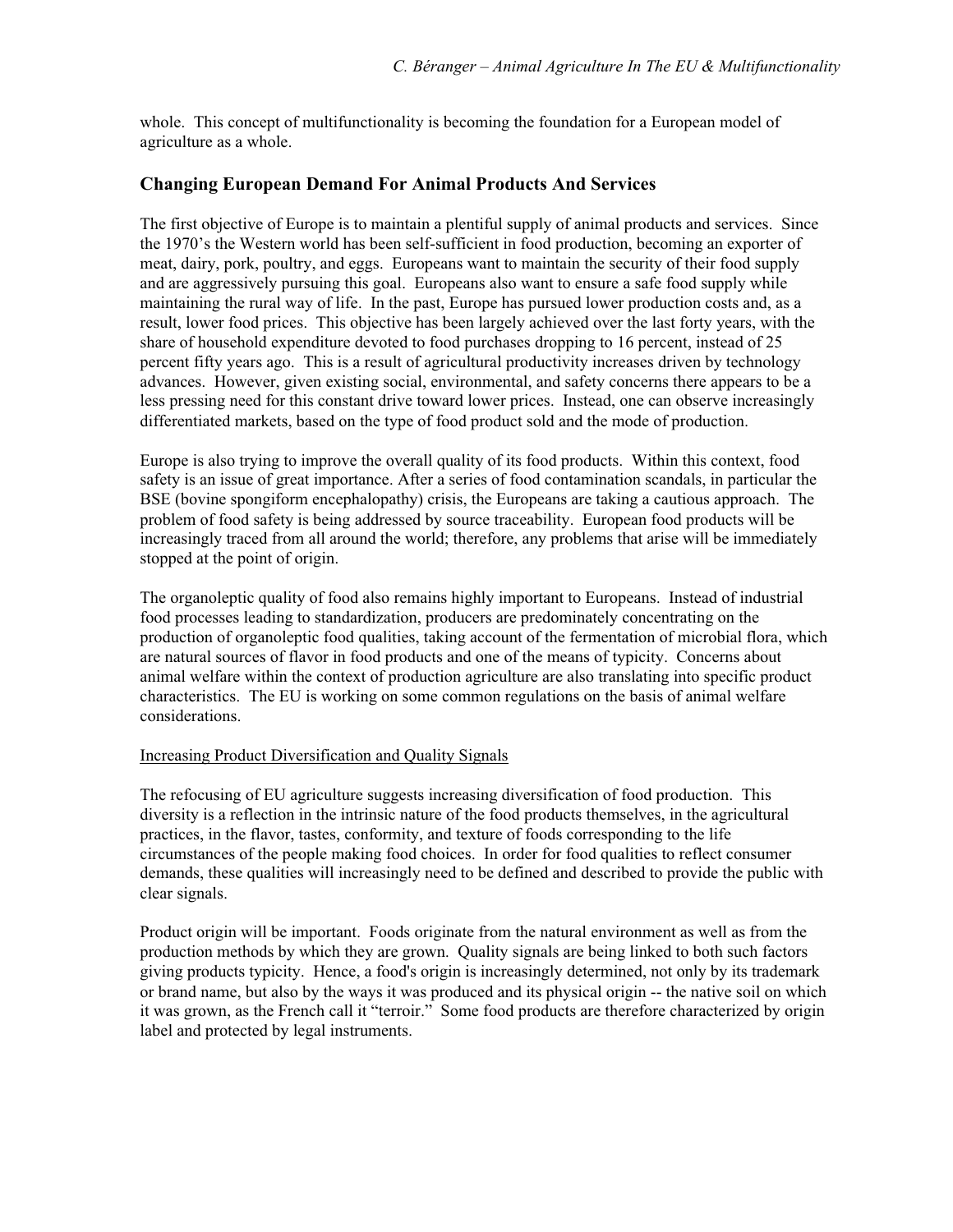#### Agricultural Services

Europeans are generally united in the view that any agricultural operation or activity should provide multiple services or benefits to society. Of course, societal benefits may be reflected in the form of higher food quantities and/or lower prices paid in the market place. However, externalities may also exist, including non-traded activities that reflect desirable environmental and social services. Negative externalities may also exist and can be associated with concentration, intensification, and specialization of animal agriculture.

Europeans are demanding more sustainable agricultural production systems that take account of these externalities. The multiple functions assumed by farmers are being recognized and factored into the demands for agricultural product characteristics. This trend will continue in the future. Externalities will also be taken in into account in community food labels. The overall sustainability and development of integrated economic, ecological, and social agricultural systems have become a common perceptual frame for approving farming and livestock production practices. Sustainability is being used to preserve natural resources and the functioning of systems for future generations.

These societal demands translate into specific goals. For example, agricultural research is focusing on maintaining the autonomy of family farms, setting targets and standards for agricultural jobs, product quality, animal welfare, efficiency, and so on. Environmental targets include better management of water, soil, and air quality, biodiversity, landscapes aesthetics, cultural heritage, natural environmental risks, and energy efficiency. Specific animal production practices will serve multiple functions; for example, maintaining, managing, and developing grasslands appropriately contributes to reduce pollution; creating aesthetic landscapes; and meeting animal welfare goals. Restoration of hedges and hedgerows is also one example of an agricultural practice that could serve multiple goals.

There is a strong circular interaction between the quality of farming practices, which produce environmental and social externalities, the quality of the environment, the quality of food products, and farm tourism activities. We are, thus, moving towards a general demand of and response from farming systems. As the ingredients of this demand and the response of farming systems varies in time and space with countries and localities, the territorial dimension is of importance in most situations. The development of sustainable livestock production is deeply rooted in the territory.

### **World Demand For Animal Products And Services**

Europe also has to contribute to supplies of animal products in order to meet projected world demand. The demand for animal protein is growing in developing countries due to population growth and rising incomes. There will be serious meat deficits until 2005 or 2010 in the Far East, Middle East, Africa, and Russia. In general, world animal production is expected to be able to meet demand through progress, technology, and competitive substitution. Substitution among the different sources of proteins is expected to increase -- more protein will come from granivorous animals than herbivorous ones, if the price of cereals and their by-products (for example, feedcake) remains low. For developing countries the objective will be to increase domestic production, and avoid a meat deficit and imports from industrialized countries. The EU will pursue a policy of exporting cheap production technology to developing countries. This technology will be adapted to the conditions of each country, that is, its existing technology, tools, and communications. Genetics can be a very efficient tool for delivering these new complementary production technologies if private international firms do not confiscate its advances and if genetic resources remain available. The EU plans to continue to competitively export pork, chicken, turkey, eggs, and cheese. The EU plans to lead the advancement of markets for original, high quality products.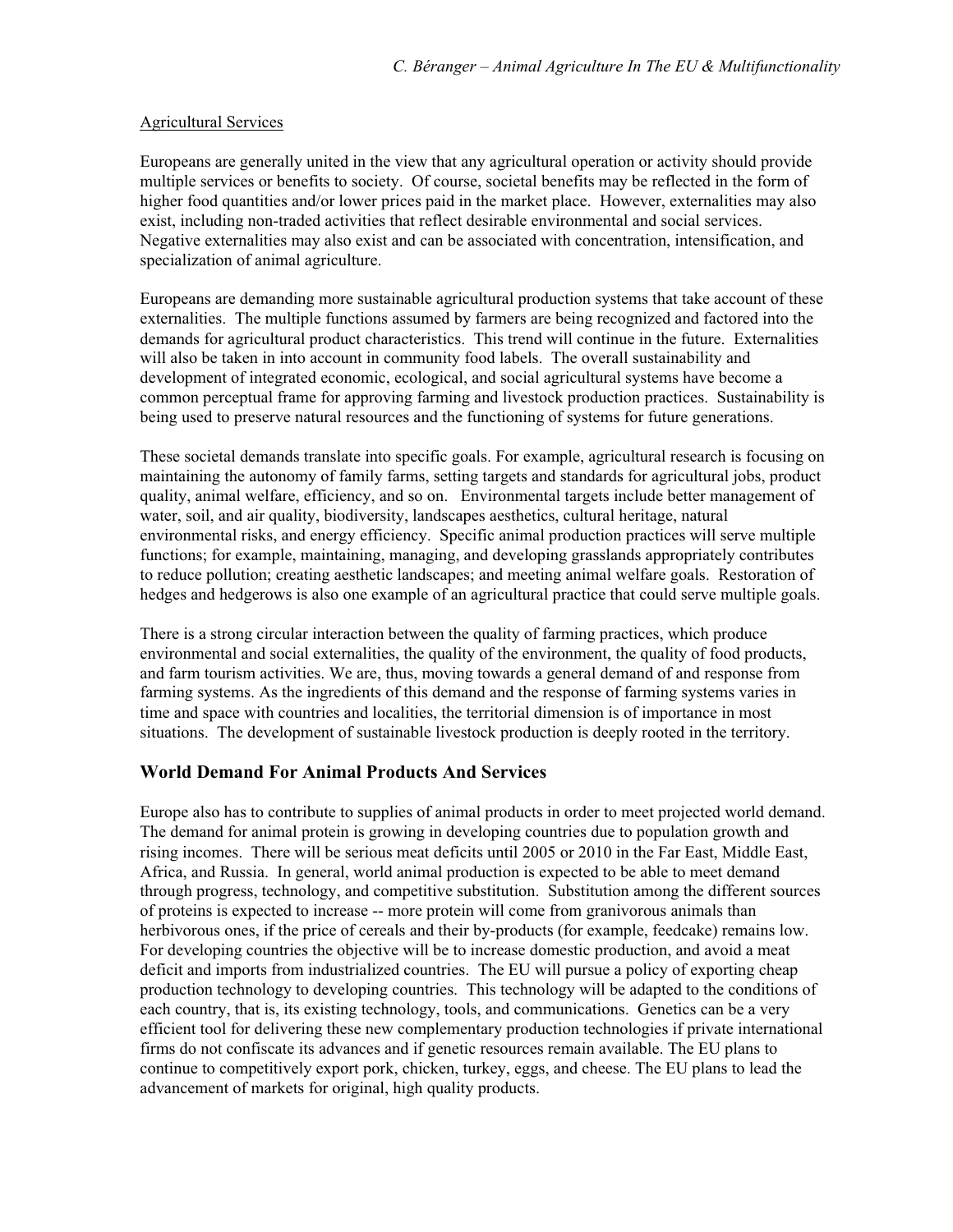## **Consequences Of Changing Consumer Demand For EU Animal Production And Policy**

In brief, two main types of adaptations are expected to occur in relation to the trends just described. These adaptations concern the following:

- Policies on management of animal production.
- The maintenance and increased diversification of production systems.

One main policy implication of these changes is that, in the future, the management of animal production will frequently be contract based. A contract will be written between the producer and the food processor and between the producer and a food regulatory authority. These contracts are based on specifications about production methods and the characteristics of the final product. To guarantee the quality of their production and management practices to their partners, many farms could be certified by independent certifying bodies or by their own professional organizations. This should improve their chances of accessing the market, securing a reputation, and gaining access to product qualification procedures.

State policies are also being developed. Such polices are designed to induce farmers to adopt sustainable management practices in a wide range of local situations. In France, the 1999 Agricultural Bill (Loi d'Orientation Agricole) provides for a type of farming contract between the farmers and the state, which implements the multifunctionality of farming systems. The Contrat Territorial d'Exploitation (CTE), a land use and management contract with farms, is based on a comprehensive farming project that combines a general economic approach with a land-based approach.

Origin labels will characterize production systems of food products linked with their area of origin and guaranteed by name. Two legal instruments, the Protected Designation of Origin (PDO) and the Protected Geographical Indication (PGI), will protect these products and this "area of origin." These correspond to two different degrees in the link to the "terroir" and forbid other utilizations of this name.

In response to the diversity of consumer demands which create market opportunities, and in response to territorial diversity, the trend would seem to be towards an increase – or at least maintenance – of production systems heterogeneity. Grazing and forage livestock productions systems will be distinguished on the basis of similar types of zones in Europe. The northern lowlands of Europe, which are easy to cultivate, lend themselves to increasingly intensive livestock farming. This land is likely to be utilized for grass and forage crops, corn, and high yielding dairy cattle and pigs. There will be more limited intensive use of the land for environmental track preservations. An extension of grassland areas is possible in the lowland and upland areas of Europe with dairy and beef production being a highly efficient use of upper land resources. In the humid mountain areas, livestock systems could be maintained or developed as a complement (or alternative) to forestry. Dairying, with highquality cheese produced from the mountain pastures, and associated to a greater or lesser extent with sheep production, will also play an important role in land use, landscape management, and rural development.

In the dry Mediterranean areas, pastoral systems with sheep, beef cattle, or goats predominate. These systems make extensive use of rangelands and help control scrub encroachment and forest fires. A rich diversity of breeds, systems, and products should be maintained and developed in these difficult areas. Rating and genetic selection for hardy breeds is very efficient in several European countries, and will enable beef production to occur in these regions.